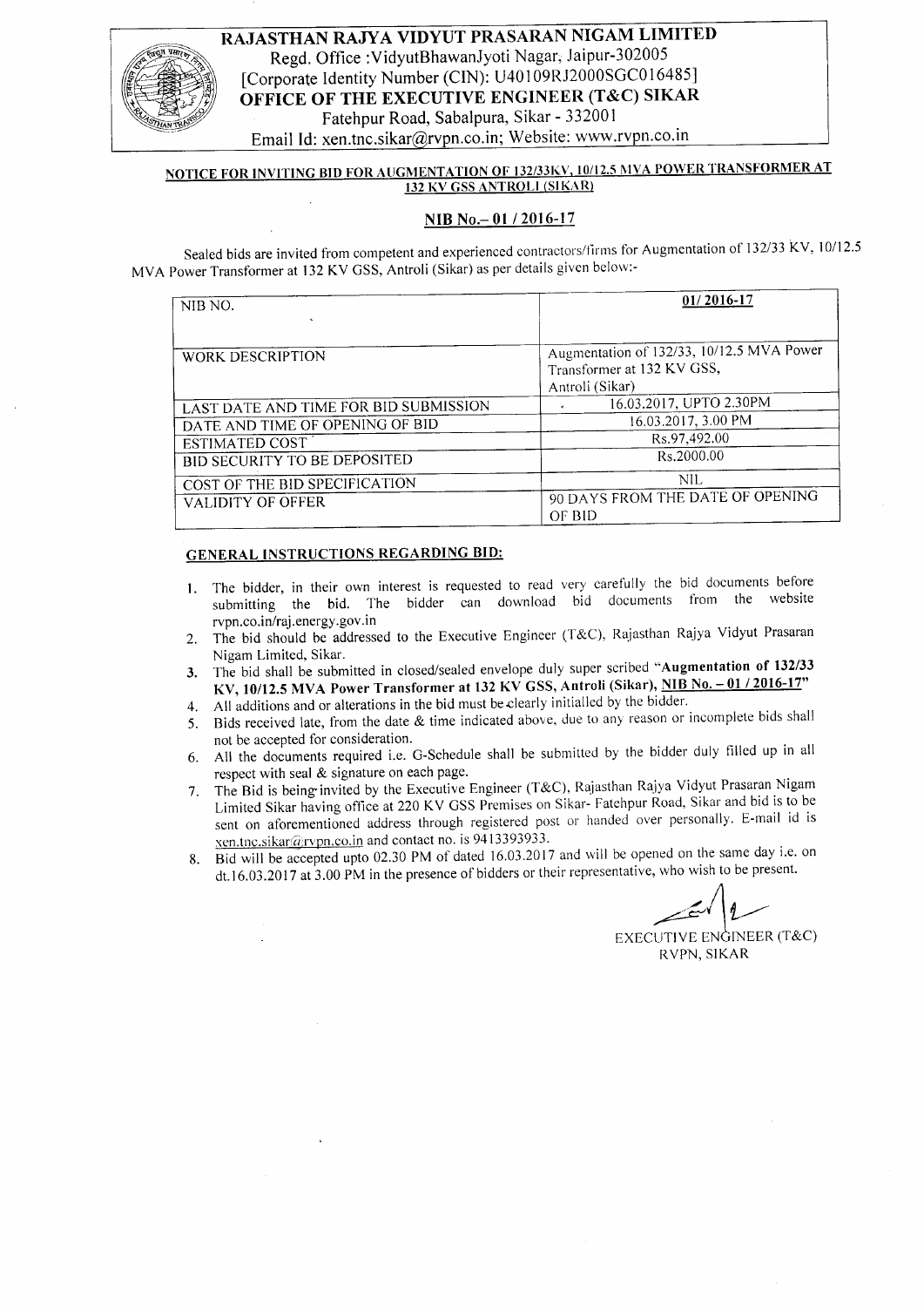# BID SPECIFICATION (NIB 01/2016-17)

- SCOPE: This specification covers Augmentation of 132/33 KV, 10/12.5 MVA Power Transformer at 132 KV GSS, Antroli (Sikar).The procurement process shall be governed by RTPP Act,20l2 and RTPP Rules,20l3'
- 1. The procurement is being done through single stage bid'
- 2. RVPN does not bind himself to accept the lowest or any other bid and reserve the right to reject any or all bid(s) without assigning any reason thereof.
- 3. RVPN reserves the right to award this work wholly or partly to any other contractor also'
- 4. RVPN reserves the right to terminate the contract at any time by giving 15 days notice in writing without assigning any reason thereof.
- 5. In case of any violation of terms & conditions of contract or unsatisfactory service/ performance, RVPN reserves the right to terminate the contract by giving 15 days notice to the contractor.
- 6. The cost of Bid Specification (non refundable) and bid security as given above shall be deposited by crossed demand draft OR Banker's cheque in the name of Accounts Officer (T&C), RVPN, Sikar.
- 7. Any Bid not accompanied receipt for depositing of cost of Bid Specification and Bid Security (equivalent to 2% of estimated value) shall be rejected and the Bid will not be opened.
- 8. Conditional bids will not be accepted.
- 9. No interest shall be payable on such deposits.
- 10. RVPN reserves the right to forfeit bid security or a part thereof in circumstance, which according to him indicate that the bidder is not earnest in accepting/executing any order placed under the specification and under following conditions:-
	- (i) when the bidder withdraws or modifies its bid after opening of bids'

(ii) when the bidder does not execute the agreement, if any, after placement of work order within the time specified.

(iii) when the bidder fails to commence the service or execute work as per work order within the time specified.

(iv) When the bidder does not deposit the performance security within specified period after the work order is placed.

(v) If the bidder breaches any provision of code of integrity prescribed for bidders specified in the RTPP Act-2012/Rules-2013.

- 11. The quoted rate(s) shall be valid for 90 days from the date of bid opening.
- 12. The Bid Security of unsuccessful bidders shall be refunded soon after final acceptance of successful bid and signing contract agreement and submitting performance securlty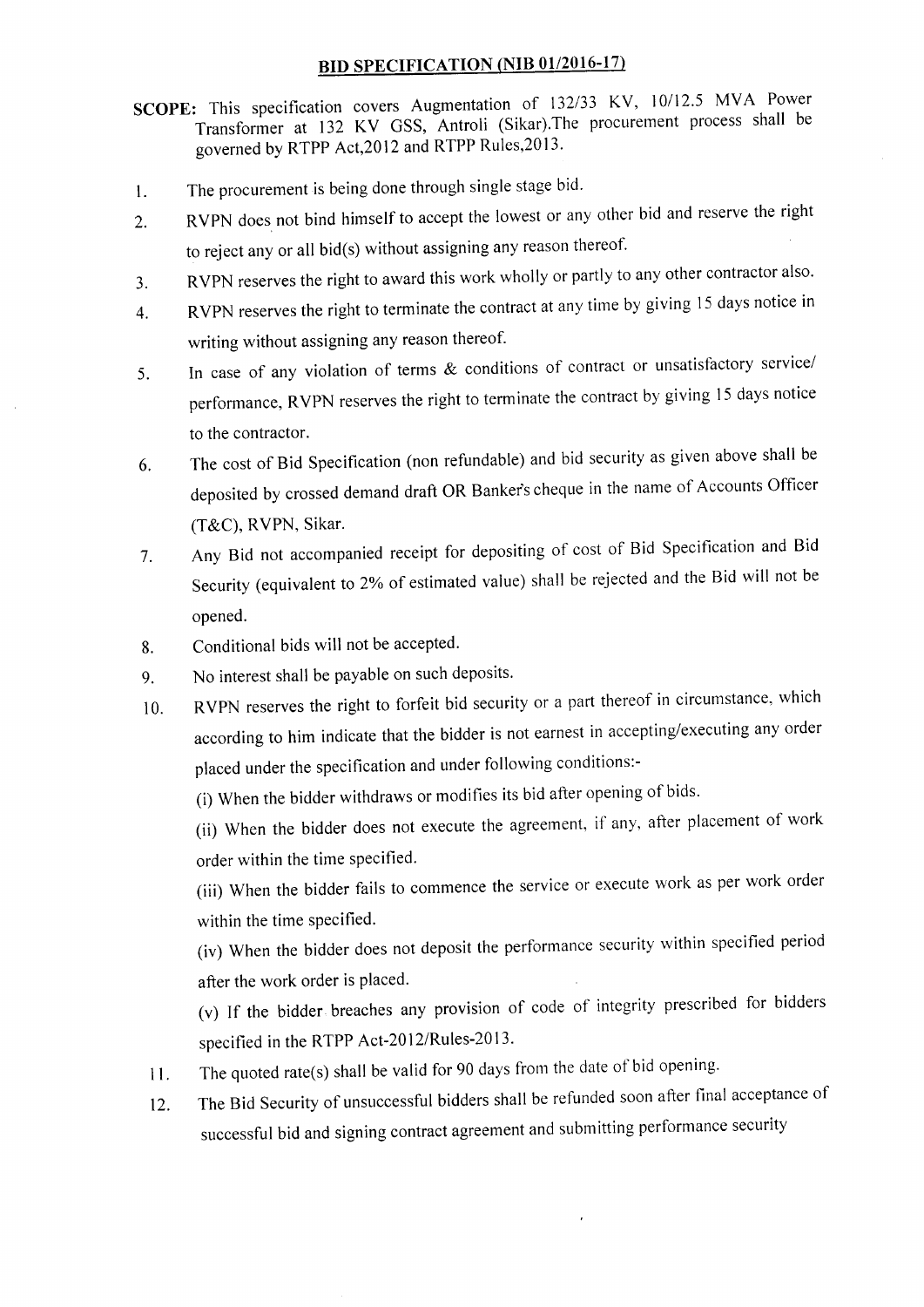- 13. The work of Augmentation of transformer will be completed within 03 months from the date of layout given by the work incharge.
- 14. If work is not completed within scheduled completion period, penalty  $@0.5\%$  per week or part thereof will be recovered from contractor's bills for unexecuted work subject to maximum of 5Yo.
- 15. Payment will be'arranged through the AO (T&C), RVPN, Sikar after deducting all statutory deductions as per rules come into force from time to time.
- 16. All sorts of T&P required for the job will be arranged by the contractors at his own source and cost.
- 17. The purchaser reserves the right to cancel any part or complete tender without assigning any reason.
- lg. In case of dispute arise between the purchaser and the contractor the decision of the ZCE(T&C),RVPN, Ajmer will be final & binding on both the parties.
- 19. The successful contractor will execute the contract agreement on non- judicial stamp paper @0.25% of the contact value of Govt. of Rajasthan within 10 days of issue of work order.
- 20. Only such bidders can participated in the BID who has successfully completed EHV construction work(s) during last five year from the date of opening of BID.

EXECUTIVE ENGINEER (T&C) RVPN, SIKAR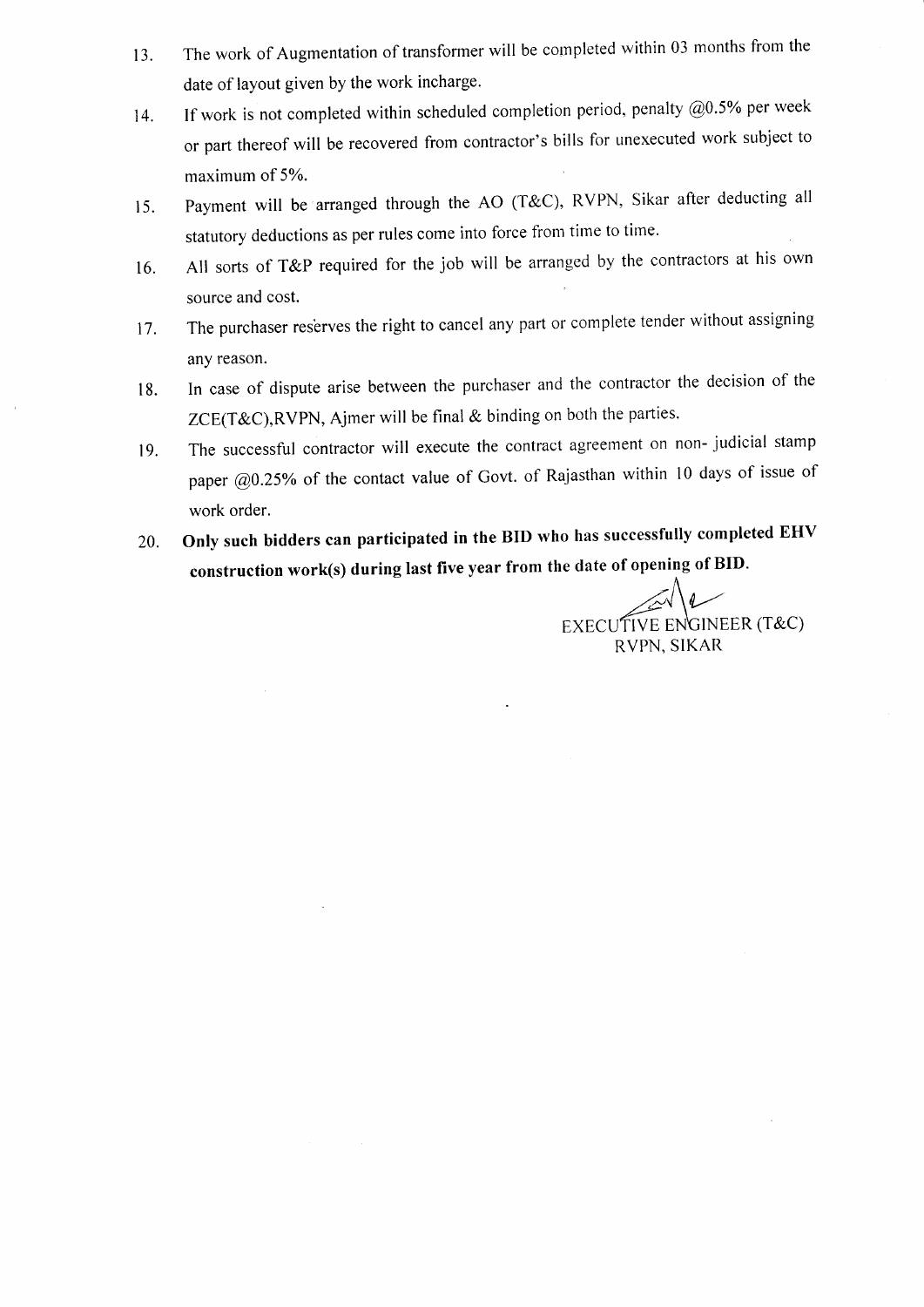## PPENDIX

# . Annexure -A: Compliance with The Code of Integrity and No Conflict of Interest

Any person participating in a procurement process shall -

- (a) Not offer any bribe, reward or gift or any material benefit either directly or indirectly in exchange for an unfair adv'antage in procurement process or to otherwise influence the procurement process;
- (b) Not misrepresent or omit that misleads or attempts to mislead so as to obtain <sup>a</sup> financial or other benefit or avoid an obligation;
- (c) Not indulge in any collusion, Bid rigging or anti competitive behaviour to impair the transparency, fairness and progress of the procurement process;
- (d) Not misuse any information shared between the procuring Entity and the Bidders with intent to gain unfair advantage in the procurement process;
- (e) Not indulge in any coercion including impairing or harming or threatening to do the same, directly or indirectly, to any party or to its property to influence the procurement process;
- (f) Not obstruct any investigation or audit of a procurement process;
- (g) Disclose conflict of interest, if any; and
- (h) Disclose any previous transgressions with any Entity in India or any other country during the last three years or any debarment by any other procuring entity.

#### Conflict of Interest:-

The Bidder participating in a bidding process must not have a conflict of interest.

A.conflict of interest is considered to be a situation in which a party has interests that coutd improperly influence that party's performance of official duties or responsibilities, contractual obligations, or compliance with applicable laws and regulations.

i. A Bidder may be considered to be in conflict of interest with one or more parties in abiding

Process if, including but not limited to:

- a. have controlling partners/shareholders in common; or
- b. receive or have received any direct or indirect subsidy from any of them; or
- c. have the same legal representative for purposes of the Bid; or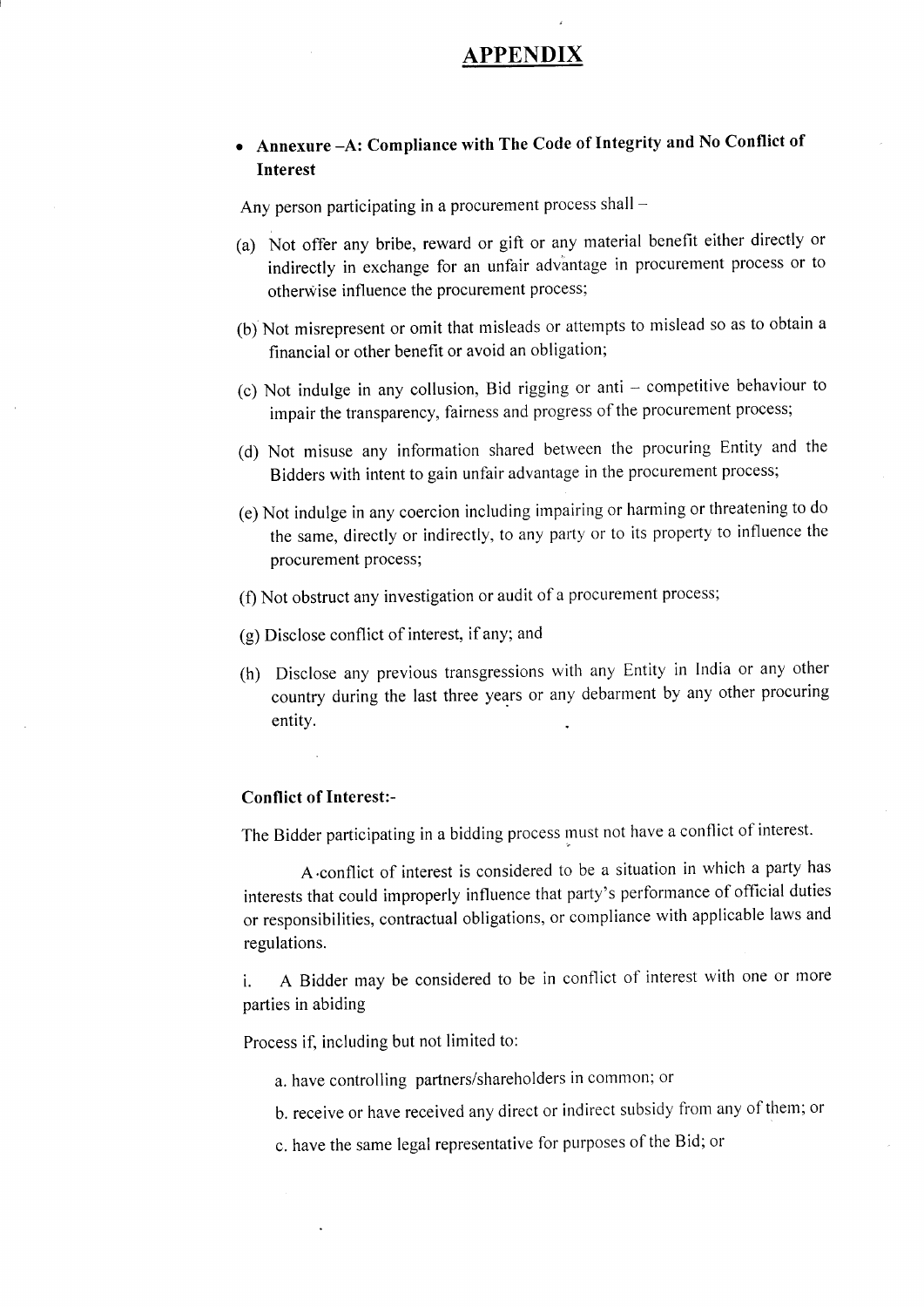- d. have a relationship with each other, directly or through common third parties, that puts them in a position to have access to information about or influence on the Bid of another Bidder, or influence the decisions of the Procuring Entity regarding the bidding process; or
- e. the Bidder participates in more than one Bid in a bidding process. Participation by a Bidder in more than one Bid will result in the disqualification of all Bids in which the Bidders is involved. However, this does not limit the inclusion of the same subcontractor, not otherwise participating as a Bidder, in more than one Bid; or
- f. the Bidder or any of its affiliates participated as a consultant in the preparation of the design or technical specifications of the Goods, Works or Services that are the subject of the Bid: or
- g. Bidder or any of its affiliates has been hired (or is proposed to be hired) by the procurement Entity as engineer-in-charge/consultant for the contract.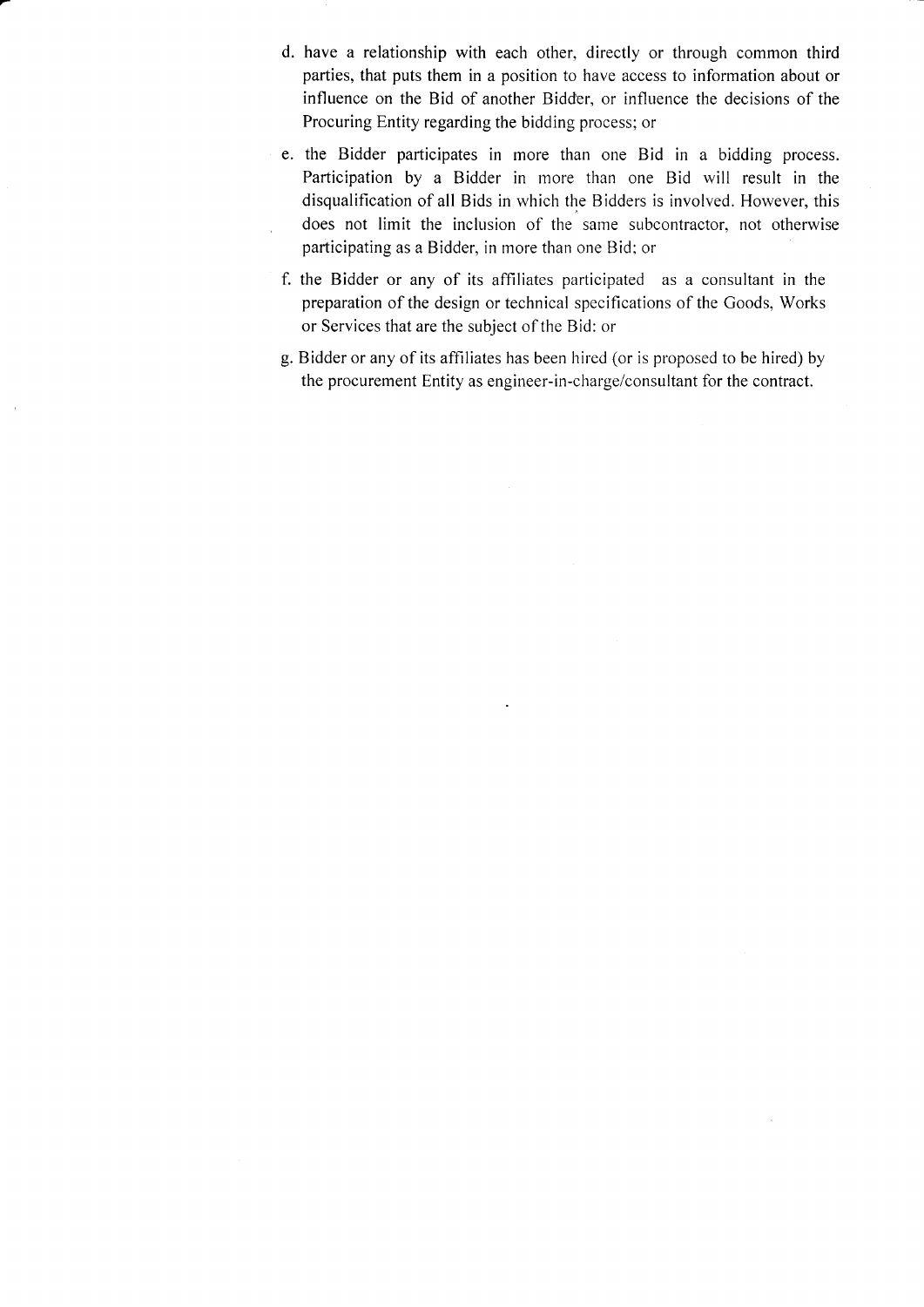# Annexure -B: Declaration by the Bidder regarding Qualifications

## Declaration by the Bidder

In relation to my/our Bid submitted 1o......... ..........for procurement of...................................in response to their Notice Inviting Bids No.............. ..Dated.........................1/we hereby declare under Section 7 of Rajasthan Transparency in Public Procurement Act, 2012 that:

- 1. I/we possess the necessary professional, technical, financial and managerial resources and competence required by the Bidding Document issued by the Procuring Entity;
- 2. l/we have fulfilled my/our obligation to pay such of the taxes payable to the union and the State Government or any local authority as specified in the Bidding Document;
- 3. I/we are not insolvent, in receivership, bankrupt or being wound up, not have mylour affairs administered by a court or a judicial officer, not have my/our business activities suspended and not the subject of the legal proceedings for any of the foregoing reasons;
- 4. I/we do not have, and our directors and officers not have, been convicted of any criminal offence related to my/our professional conduct or the making of false statements or misrepresentations as to my/our qualifications to enter into procurement contract within a period of three years preceding the commencement of this procurement process, or not have been otherwise disqualified pursuant to debarment proceedings;
- 5. I/we do not have a conflict of interest as specified in the Act, Rules and the Bidding Document, which materially affects fair competition;

Date: Place

Signature of bidder

Name: Designation: Address: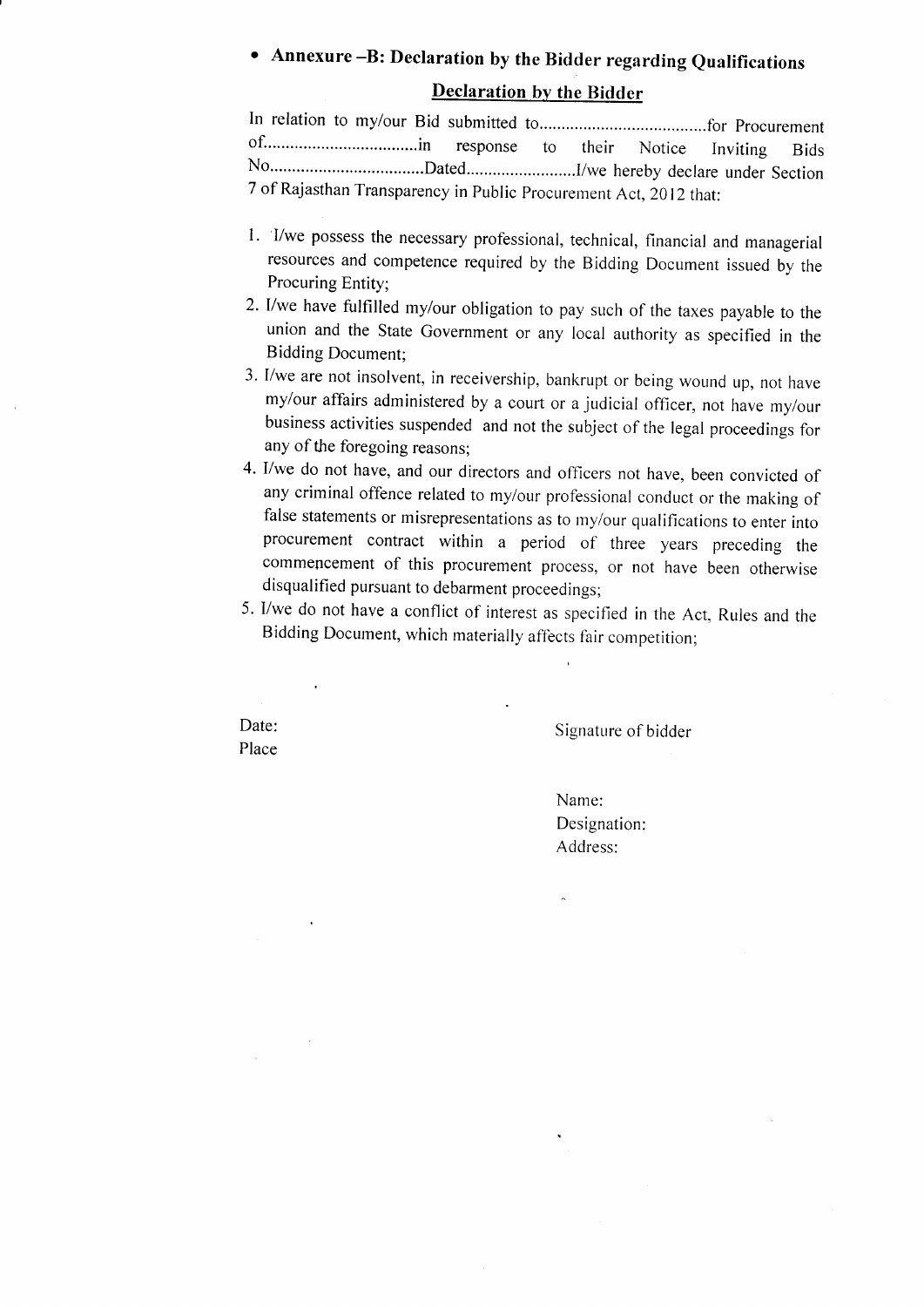#### Annexure -C: Grievance Redressal during Procurement process

The designation and addresses of the First Appellate Authority is

The designation and addresses of the Second Appellate Authority is

#### (l) Filling an Appeal

lf any Bidder or prospective bidder is aggrieved that any decision, action or omission of the Procuring entity is in contravention to the provisions of the Act or the Rules or the Guidelines issued there under, he may file an appeal to First Appellate Authority, as specified in the Bidding Document within a period of ten days from the date of such decision or action, omission, as the case may be, clearly giving the specific ground or grounds on which he feels aggrieved:

Provide that after the declaration of a Bidder as successful the appeal may be filed only by a Bidder who has participated in procurement proceedings:

Provided further that in case a Procuring Entity evaluates the Technical Bids before the opening of the Financial Bids, an appeal related to the matter of financial Bids may be filed only by a Bidder whose Technical Bid is found to be acceptable.

- (2) The officer to whom an appeal is filled under para (l) shall deal with the appeal as expeditiously as possible and shall endeavour to dispose it of within thirty days from the date of appeal.
- (3)If the officer designated under para (l) fails to dispose of the appeal filed within the period specified in para (2), or if the Bidder or prospective bidder or the procuring Entity is aggrieved by the order passed by the First Appellate Authority, the Bidder or prospective bidder or procuring Entity, as the case may be, may file a second appeal to Second Appellate Authority specified in the Biding Document in this behalf within fifleen days from the expiry of the period specified in para (2) or of the date of receipt of the order passed by the First Appellate Authority, as the case may be.

#### (4)Appeal not to lie in certain cases

No appeal shall lie against any decision of the Procuring Entity relating to the

Following matters, namely:-

- (a) Determination of need of procurement;
- (b)'Provisions limiting participation of Bidders in the Bid process;
- (c) The decision of whether or not to enter into negotiations;
- (d) Cancellation of procurement process;
- (e) Applicability of the provisions of confidentiality.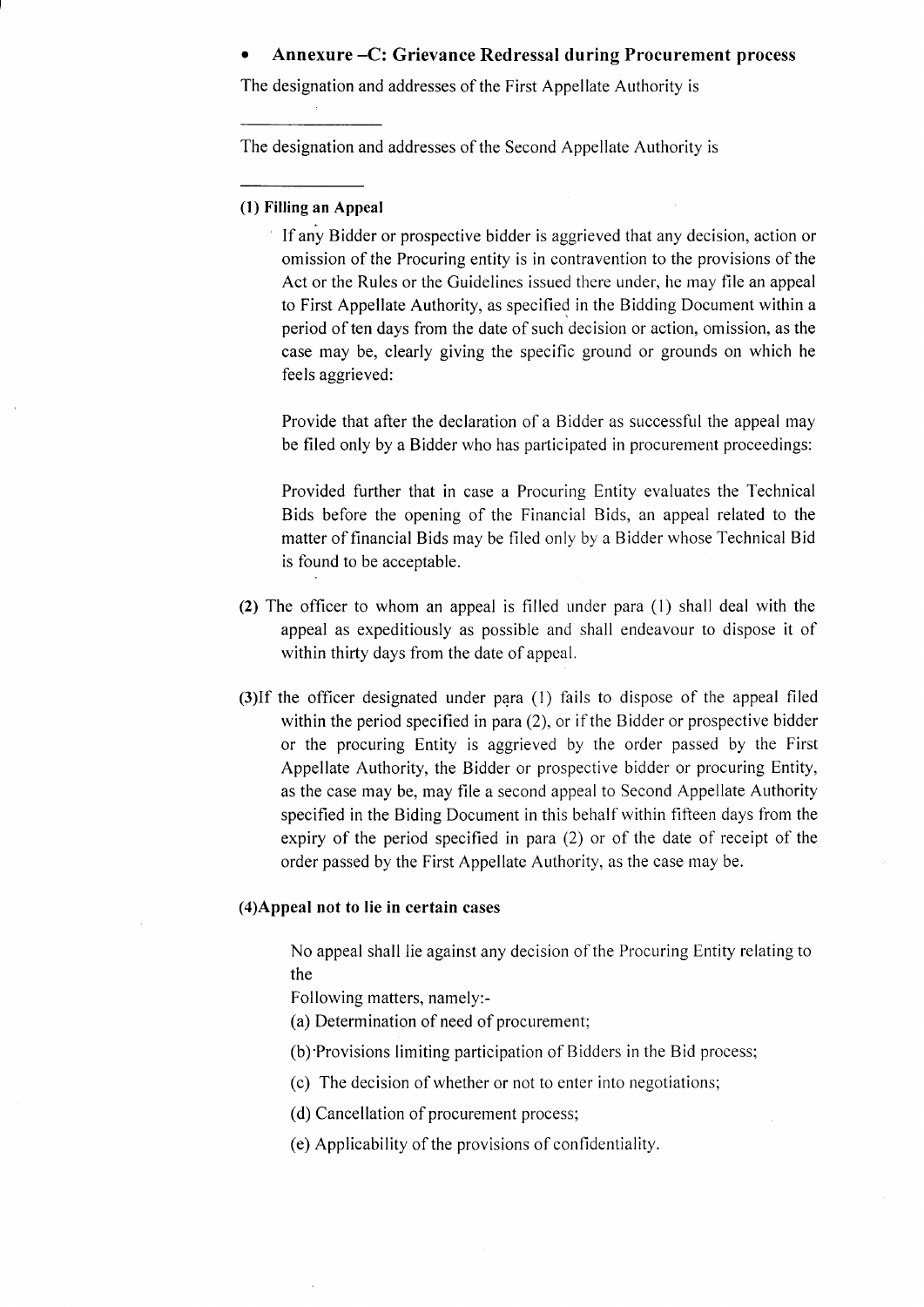## (5) Form of APPeal

- (a) An appeal under para  $(1)$  or  $(3)$  above shall be in the annexed form along with as many copies as there are respondents in the appeal.
- (b) Every appeal shall be accompanied by an order appealed against, if any, affidavit verifying the facts stated in the appeal and proof of payment of fee.
- (c) Every appeal may be presented to First Appellate Authority or Second Appellate Authority, as the case may be, in person or through registered post or authorised representative.

#### (6)Fee of filing APPeal

- (a) Fee of first appeal shall be rupees two thousand five hundred and for second appeal shatl be rupees ten thousand, which shall be nonrefundable.
- (b) The fee shall be paid in the form of bank demand draft or banker's cheque of the Scheduled Bank in India payable in the name of Appellate Authority concerned.

# (7) Procedure for disposal of Appeal

- (a) The First Appellate Authority or Second Appellate Authority, as the case may be, upon filing of appeal, shall issue notice accompanied by copy of appeal, affidavit and documents, if any, to the respondents and fix date of hearing.
- (b) on the date fixed for hearing, the First Appellate Authority or Second Appellate Authority, as the case may be, shall,-
	- (i) Hear all the parties to appeal present before him; and
	- (ii) Peruse or inspect documents, relevant records or copies thereof relating to the matter.
- (c) After hearing the parties, perusal or inspection of documents and relevant records or copies thereof relating to the matter, the Appellate Authority concerned shall pass an order in writing and provide the copy of order to the parties to appeal free of cost.
- (d) The order passed under sub-clause(c) above shall also be placed on the State Public Procurement Portal.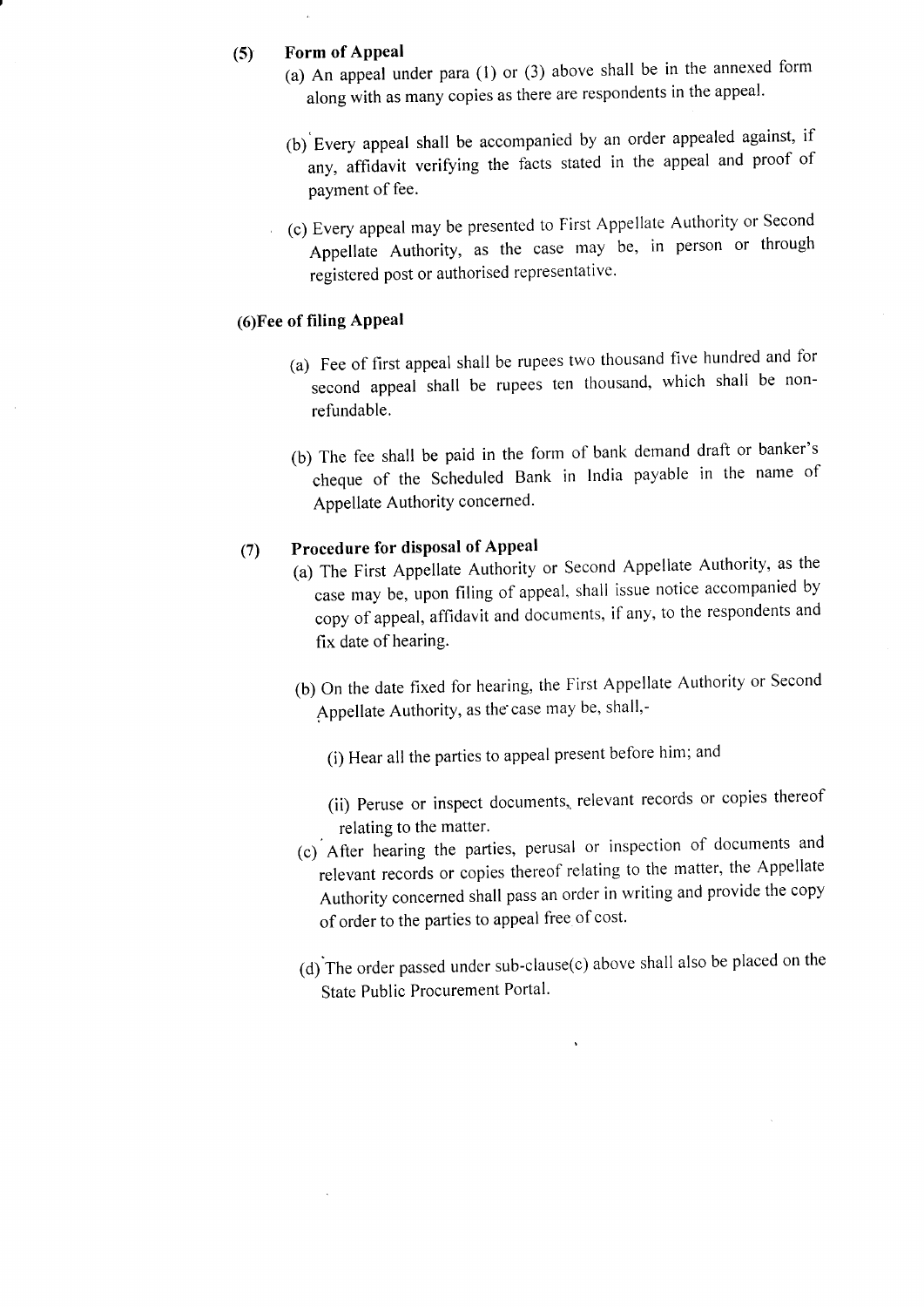Memorandum of Appeal under the Rajasthan Transparency in **Public Procurement Act, 2012** 

i. A Bid

- 1. Particulars of appellant:
	- (i) Name of the appellant:
	- (ii) Official address, if any:
	- (iii) Residential address:

2. Name and address of the respondent(s):

- $(i)$
- $(ii)$
- $(iii)$
- 3. Number and date of the order appealed against and name and designation of the officer/authority who passed the order (enclosed copy), or a statement of a decision, action or omission of the Procuring Entity in contravention to the provisions of the Act by which the appellant is aggrieved:
- 4. If the Appellant propose to be represented by a representative, the name and postal address of the representative:
- 5. Number of affidavits and documents enclosed with the appeal:
- (Supported by an affidavit)

Appellant's Signature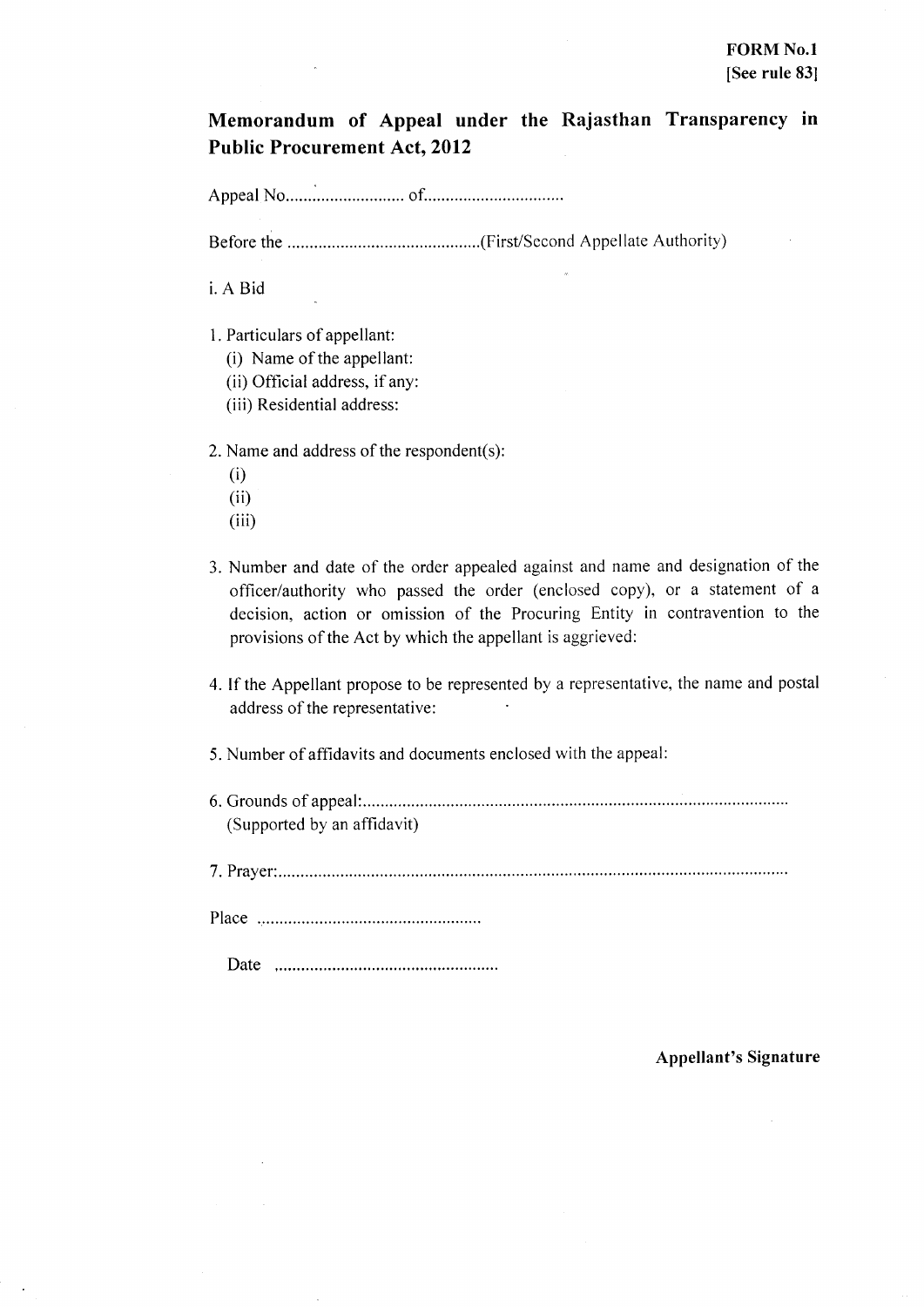#### .Annexure -D: Additional Conditions of Contract

#### 1. Correction of arithmetical errors

Provided that a Financial Bid is substantially responsive, the Procuring Entity will correct arithmetical errors during evaluation of Financial Bids on the following basis:

- i. if there is a discrepancy between the unit price and the total price that is obtained by multiplying the unit price and quantity, the unit price shall prevail and the total price shall be corrected, unless in the opinion of the Procuring Entity there is an obvious misplacement of the decimal point in the unit price, in which case the total p[rice as quoted shall govern and the unit price shall be corrected;
- ii. If there is an error in a total corresponding to the addition or subtraction of subtotals, the subtotals shall prevail and the total shall be corrected; and
- iii. If there is a discrepancy between words and figures, the amount in words shall prevail, unless the amount expressed in words is related to an arithmetic error, in which case the amount in figures shall prevail subject to (i) and (ii) above.

lf the Bidder that subrnitted the lowest evaluated Bid does not accept the correction of errors, its Bid shall be disqualified and its Bid security shall be forfeited or its Bid Securing Declaration shall be executed.

## 2. Procuring Entity's Right to vary Quantities

- (i) At the time of award of contract, the quantity of Goods, works or services originally specified in the bidding Document may be increased or decreased by <sup>a</sup> specified percentage, but such increase or decrease shall not exceed twenty percent, of the quantity specified in the Biding Docurnent. It shall be without any change in the unit prices or other terms and conditions of the Bid and the conditions of contract.
- (ii) If the procuring Entity does not Procure any subject matter of procurement or procures less than the quantity specified in the Bidding Document due to change in circumstances, the Bidder shall not be entitled for any claim or compensation except otherwise provided in the Conditions of Contract.
- (iii) ln case of procurement of Goods or Services, additional quantity may be procured by placing a repeat order on the rates and conditions of the original order. However, the additional quantity shall not be more than 25% of the value of Goods of the original contract and shall be within one month from the date of expiry of last .supply. lf the supplier fails to do so, the procuring Entity shall be free to arrange for the balance supply by limited Bidding or otherwise and the extra cost incured shall be recovered from the supplier.

# 3. Dividing quantities among more than one Bidder at the time of award (In case of Procurement of Goods)

As a general rule all the quantities of the subject matter of procurement shall be procured from the Bidder, whose Bid is accepted. However, when it is considered that the quantity of the subject matter of procurement to be procured is very large and it may not be in the capacity of the Bidder, whose Bid is accepted, to deliver the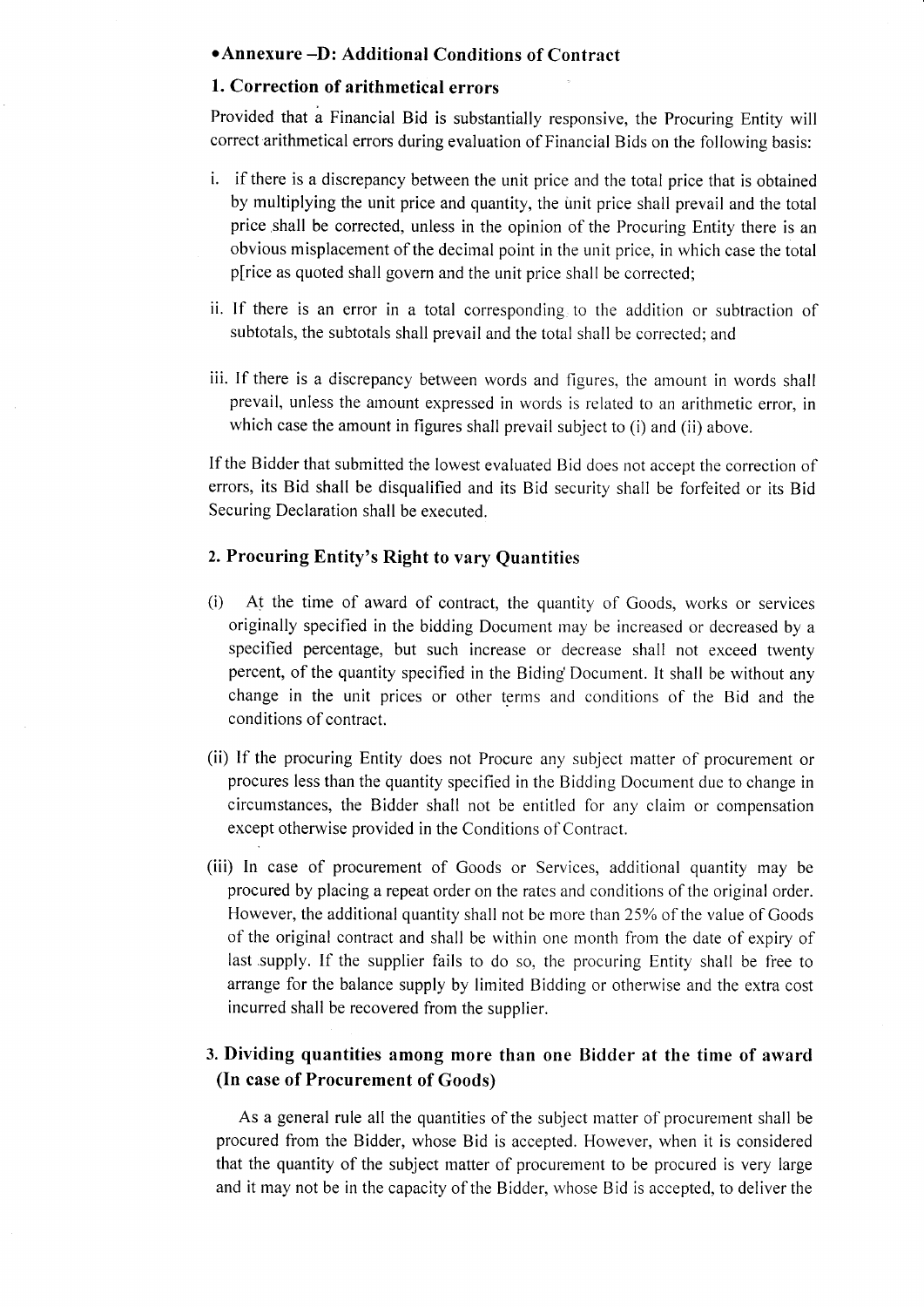entire quantity or when it is considered that the subject matter of procurement to be procured is of critical and vital nature, in such cases, the quantity may be divided between the Bidder, whose Bid is accepted and the second lowest Bidder or even more Bidders in that order, in a fair, transparent and equitable manner at the rates of the Bidder, whose Bid is accepted.

 $\ddot{\phantom{a}}$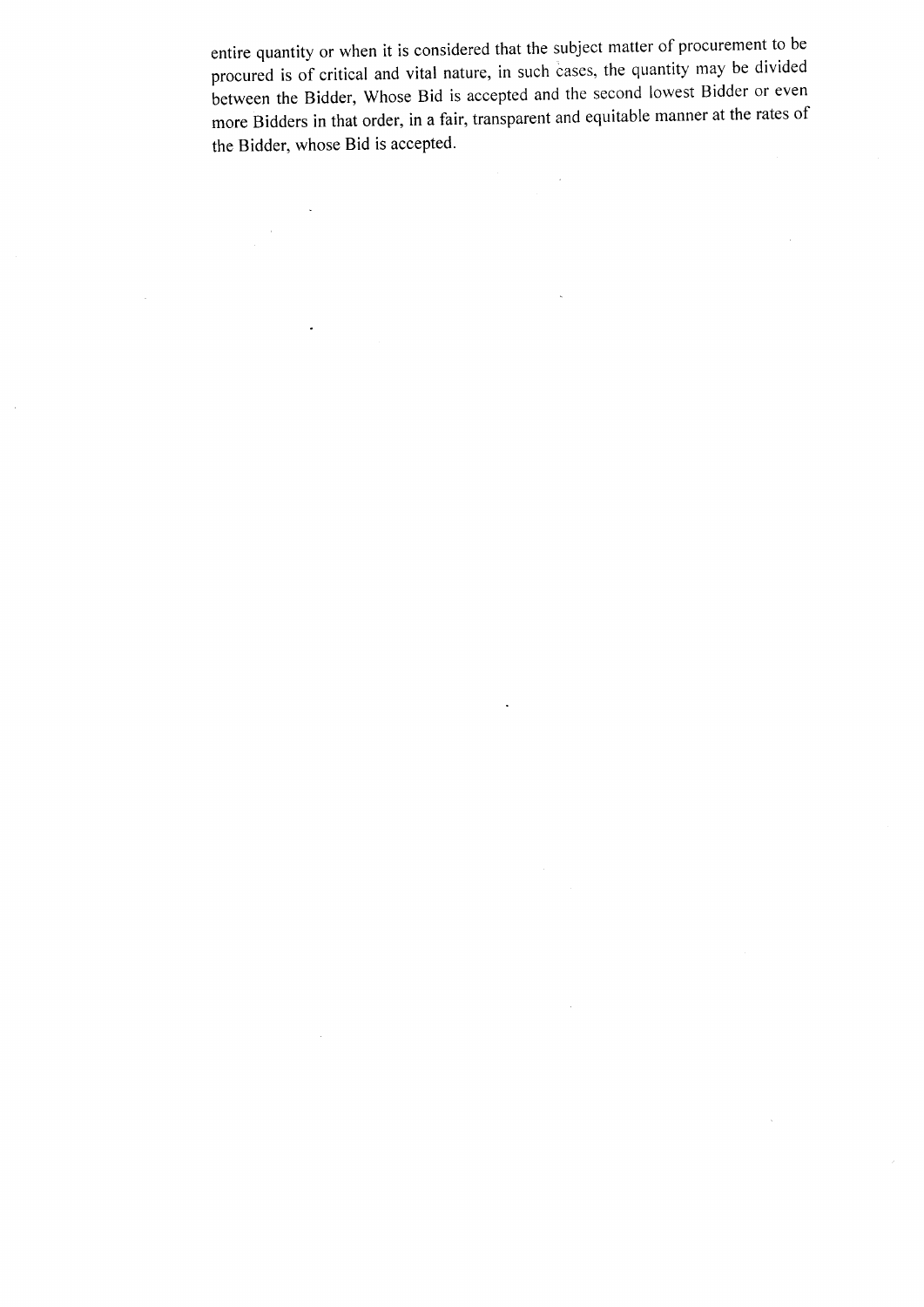# Rajasthan RajyaVidyutParsaran Nigam Limited Transmission and Construction Circle-SE(T&C),RVPN,Sikar

G -Schedule for Erection of Equipments, Jumpering and Earthing work for Augmentation of Transformer at 132 KV GSS Antroli ,RVPN, Sikar

| S.No                    | Particulars                                                                                                                                                                                                                                                                                                                                                                                                                                                                                                                                                                                                                                                                                                               | Unit    | Rate | Quantity | Amount |
|-------------------------|---------------------------------------------------------------------------------------------------------------------------------------------------------------------------------------------------------------------------------------------------------------------------------------------------------------------------------------------------------------------------------------------------------------------------------------------------------------------------------------------------------------------------------------------------------------------------------------------------------------------------------------------------------------------------------------------------------------------------|---------|------|----------|--------|
| $\overline{\mathbf{3}}$ | <b>BUS BAR WORK</b>                                                                                                                                                                                                                                                                                                                                                                                                                                                                                                                                                                                                                                                                                                       |         |      |          |        |
| A.                      | STRINGING of 220,132,33 &11 KV<br>bus bar of ACSR conductor including<br>transportation of conductor, disc isolator and<br>tension hardware from site store to location,<br>laying<br>and cutting required length<br>- of<br>conductor, cleaning and assembly of disc<br>insulator as required along with fitting of<br>bolted type or compression type tension<br>hardware as made available (compression<br>machine shall be provided by RVPN on rent<br>basis), making up at one end, stringing of<br>conductor between the beams with specified<br>sag and tension, also equalizing sag and fitting<br>spacers and spacer T- Clamps for twin<br>conductor for three phase of conductor in each<br>section.            |         |      |          |        |
| i)                      | Single ACSR panther                                                                                                                                                                                                                                                                                                                                                                                                                                                                                                                                                                                                                                                                                                       | Section | 875  | 1        | 875    |
| $\mathbf{ii}$           | Single ACSR Zebra                                                                                                                                                                                                                                                                                                                                                                                                                                                                                                                                                                                                                                                                                                         | Section | 1019 | 3        | 3057   |
| 4                       | STRINGING of earth wire (size<br>$7/3.15$ mm<br><sub>of</sub><br>7/4.00<br>mm),<br>including<br>transportation of earth wire, tension hardware,<br>etc from site store to locations, laying and<br>cutting required length of earth wire, fitting of<br>bolted type of compression type hardware as<br>made available (compression machine shall be<br>provided by RVPN on rent basis), making up<br>at one end, stringing of earth wire between<br>structure peaks with specified sag and tension<br>umpiring and connecting earth bonds for<br>single earth wire.                                                                                                                                                       | Section | 219  | 5        | 1095   |
| 1                       | <b>EARTH MESH WORK</b>                                                                                                                                                                                                                                                                                                                                                                                                                                                                                                                                                                                                                                                                                                    |         |      |          |        |
| $A-1$                   | Laying of earth mesh with 25/28 mm<br>dia M.S.Rod at a depth of 0.80m from top<br>level of foundations , including excavation of<br>trench of required depth and backfilling of the<br>same ,transportation of M.S.Rods from site<br>store to locations ,welding of M.S.Rod to<br>M.S.Rod along the length , at the crossing and<br>electrodes as per<br>with<br>earth<br>drawing<br>,application<br>bitumen<br>compound<br>of<br>and<br>covering with bitumen impregnated tape on all<br>welded joint for all the type of soil prevalent at<br>0.8m below top level of foundations (M.S.Rod<br>of above sizes &M.S.Flat as required shall be<br>made available by RVPN)<br>In case electricity is made available by RVPN |         |      |          |        |
|                         | without charge.                                                                                                                                                                                                                                                                                                                                                                                                                                                                                                                                                                                                                                                                                                           |         |      |          |        |
|                         | Normal dry soil                                                                                                                                                                                                                                                                                                                                                                                                                                                                                                                                                                                                                                                                                                           | Meter   | 25   | 50       | 1250   |

# G-Schedule rates Based on BSR 2011.

/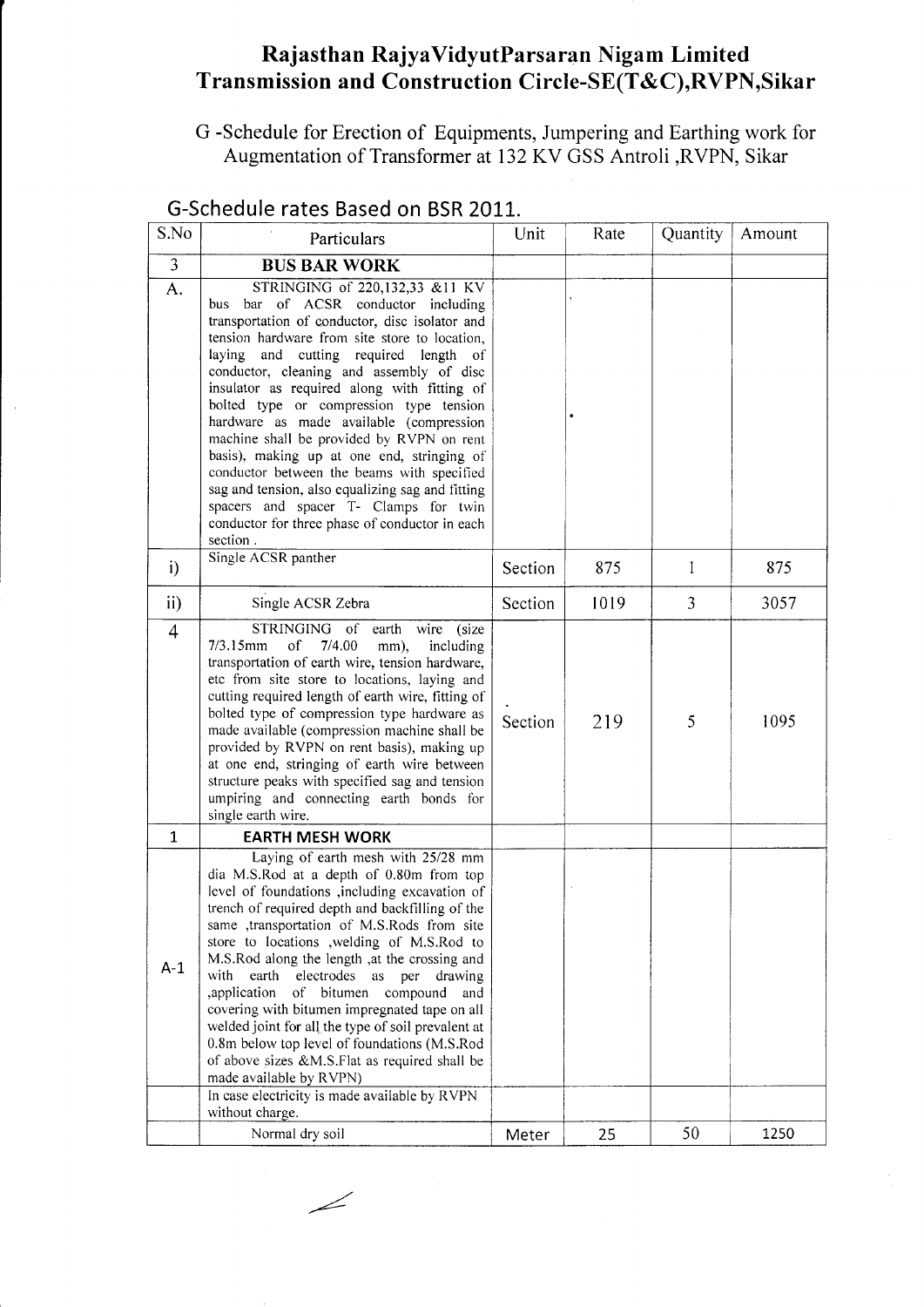| $B-1$        | Laying of earthing riser of 50x10mm /<br>50x12mm size M.S.Flat at a depth of 0.8m<br>form the top level of foundations , including<br>excavation of trench of required depth and<br>backfilling of the same , transportation of<br>M.S.Flat from site store to locations<br>preparation of risers bending as per<br>requirement (after heating if necessary), fixing<br>on and welding / bolting to equipments /<br>structure and peaks of structures , laying in the<br>trench, welding to the earth mesh of M.S.Rod<br>as per drawing, including welding of extra<br>length of M.S.Flat if required, application of<br>bitumen compound and covering with bitumen<br>impregnated tape on all welded joints,<br>painting of all surfaces of risers above ground<br>level with red oxide and green paint, for all<br>the type of soil prevalent at 0.8m below top<br>level of foundations (M.S.Rod of above sizes<br>&M.S.Flat as required shall be made available<br>by RVPN)<br>In case electricity is made available by RVPN |         |     |     |      |  |
|--------------|---------------------------------------------------------------------------------------------------------------------------------------------------------------------------------------------------------------------------------------------------------------------------------------------------------------------------------------------------------------------------------------------------------------------------------------------------------------------------------------------------------------------------------------------------------------------------------------------------------------------------------------------------------------------------------------------------------------------------------------------------------------------------------------------------------------------------------------------------------------------------------------------------------------------------------------------------------------------------------------------------------------------------------|---------|-----|-----|------|--|
|              | without charge.                                                                                                                                                                                                                                                                                                                                                                                                                                                                                                                                                                                                                                                                                                                                                                                                                                                                                                                                                                                                                 |         |     |     |      |  |
|              | Normal dry soil                                                                                                                                                                                                                                                                                                                                                                                                                                                                                                                                                                                                                                                                                                                                                                                                                                                                                                                                                                                                                 | Meter   | 29  | 250 | 7250 |  |
| $C-1$        | Placing / Driving of earth electrodes of<br>25/28mm dia M.S.Rod of length 3.30 meter<br>(approx) to a depth of 3.80 meter from the top<br>level of foundations, including excavation of<br>pit as required and back filling of the same,<br>transportation of M.S.Rod from site store to<br>locations cutting of M.S. Rod to desired length<br>, preparation of one end as spike if necessary,<br>welding of earth electrodes to earth mesh of<br>M.S.rod as per drawing,<br>application of<br>bitumen compound and covering with bitumen<br>impregnated tape on all welded joints<br>painting of all surfaces of risers above ground<br>level with red oxide and green paint, for all<br>the type of soil prevalent at 3.8m below top<br>level of foundations (M.S.Rod of above sizes<br>&M.S.Flat as required shall be made available<br>by RVPN)<br>In case electricity is made available by RVPN                                                                                                                            |         |     |     |      |  |
|              | without charge.                                                                                                                                                                                                                                                                                                                                                                                                                                                                                                                                                                                                                                                                                                                                                                                                                                                                                                                                                                                                                 |         |     |     |      |  |
| <b>B.</b>    | Normal dry soil<br>JUMPERS of ACSR conductor (3 nos. Y-<br>type) between bus to equipment, or between<br>equipment to equipment or between bus to<br>bus, including transportation of conductor,<br>disc insulator and hardware from site store to<br>location, cleaning and assembly of disc<br>insulator as required along with fitting of<br>suspension hardware and erection as required,<br>cutting required length of conductor, making<br>connection, fixing of spacer & spacer T-<br>clamp as required, tightening of clamps/<br>connectors, dressing etc., for three phase.                                                                                                                                                                                                                                                                                                                                                                                                                                            | Nos.    | 213 | 5   | 1065 |  |
| $\mathbf{i}$ | Single ACSR Zebra/ panther cond.                                                                                                                                                                                                                                                                                                                                                                                                                                                                                                                                                                                                                                                                                                                                                                                                                                                                                                                                                                                                |         |     |     |      |  |
| 5            | ERECTION OF SUB STATION                                                                                                                                                                                                                                                                                                                                                                                                                                                                                                                                                                                                                                                                                                                                                                                                                                                                                                                                                                                                         | Section | 250 | 20  | 5000 |  |
|              | <b>EQUIPMENTS</b>                                                                                                                                                                                                                                                                                                                                                                                                                                                                                                                                                                                                                                                                                                                                                                                                                                                                                                                                                                                                               |         |     |     |      |  |

 $\tilde{\beta}$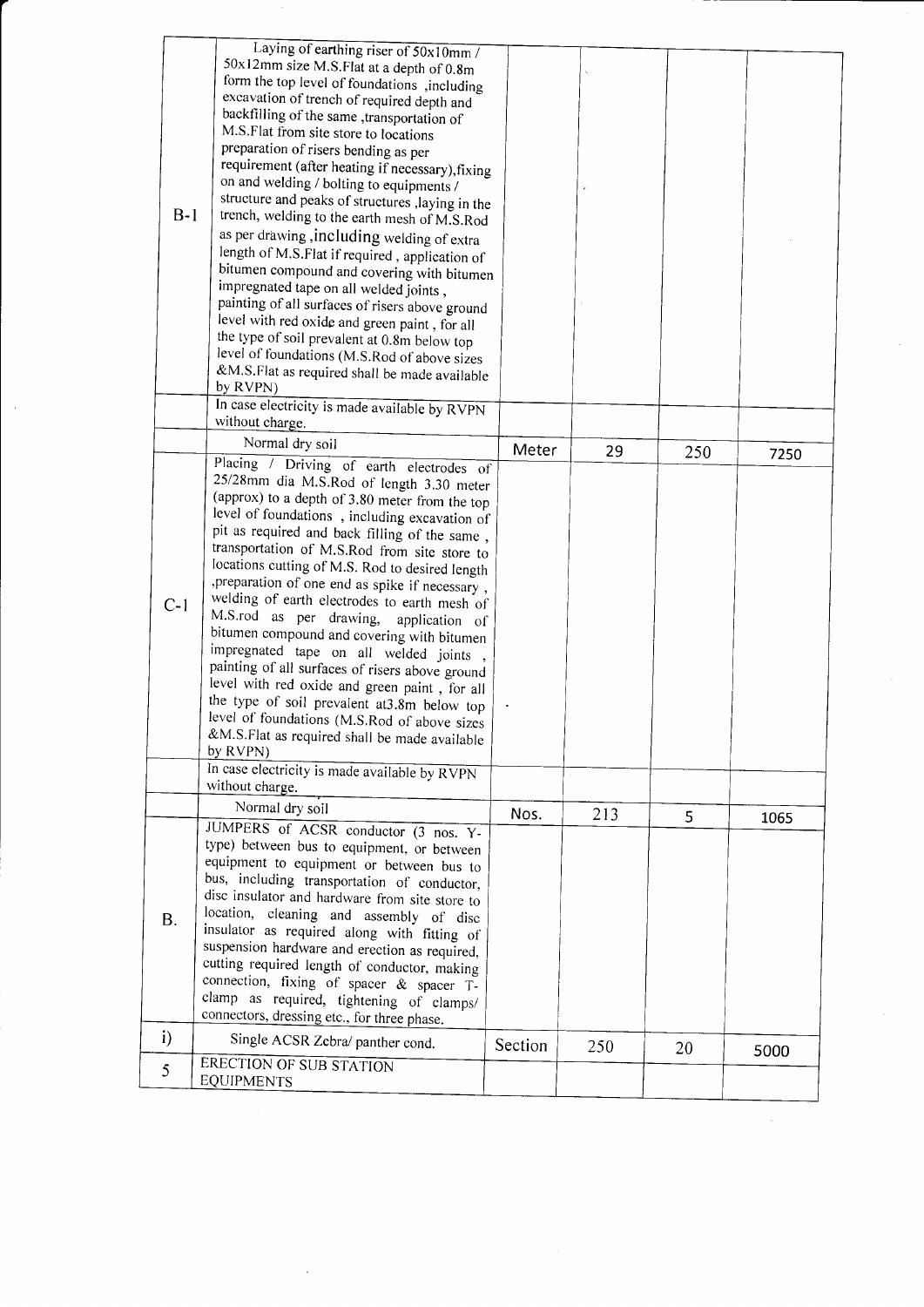| B            | Erection of current transformer/ potential<br>transformer / capacitive voltage transformer /<br>series reactor / residual voltage transformer /<br>natural current transformer with clamps &<br>connectors, on already erected steel structure<br>including transportation from site store to<br>location fabrication of base frame fixing of<br>terminal connection tightening of nuts $\&$ bolts<br>etc. complete in all respects.<br>ii) 132 KV CT/PT/CVT                                                                                                                                                                                                                                                                                                                     | No. | 1063  | 3 | 3189  |
|--------------|----------------------------------------------------------------------------------------------------------------------------------------------------------------------------------------------------------------------------------------------------------------------------------------------------------------------------------------------------------------------------------------------------------------------------------------------------------------------------------------------------------------------------------------------------------------------------------------------------------------------------------------------------------------------------------------------------------------------------------------------------------------------------------|-----|-------|---|-------|
|              | iii) 33 KV or 11 KV CT/PT                                                                                                                                                                                                                                                                                                                                                                                                                                                                                                                                                                                                                                                                                                                                                        | No. | 400   | 3 | 1200  |
| $\mathsf{C}$ | Erection of lightening arrester on already<br>erected steel structure including transportation<br>of lightening arrester, clamps & connectors,<br>surge counter etc. from site store to location,<br>fabrication of base frame, fixing of terminal<br>connectors, surge counter, tightening of nuts<br>& bolts etc. complete in all respect.                                                                                                                                                                                                                                                                                                                                                                                                                                     |     |       |   |       |
|              | ii) 132 KV                                                                                                                                                                                                                                                                                                                                                                                                                                                                                                                                                                                                                                                                                                                                                                       | No. | 1069  | 3 | 3207  |
|              | iii) 33 KV or 11 KV                                                                                                                                                                                                                                                                                                                                                                                                                                                                                                                                                                                                                                                                                                                                                              | No. | 238   | 3 | 714   |
| D            | Erection of isolators on already erected steel<br>structure including transportation of base<br>frame, P.Is, contacts, mechanism-box, clamps<br>& connectors etc. from site store to location,<br>minor fabrication as required, and fixing of<br>connectors, for their<br>terminal<br>smooth<br>operation and final adjustment if required after<br>umpiring.                                                                                                                                                                                                                                                                                                                                                                                                                   |     |       |   |       |
|              | ii) 132 KV                                                                                                                                                                                                                                                                                                                                                                                                                                                                                                                                                                                                                                                                                                                                                                       |     |       |   |       |
|              | a) without earth blade                                                                                                                                                                                                                                                                                                                                                                                                                                                                                                                                                                                                                                                                                                                                                           | No. | 1950  | 3 | 5850  |
|              | iii) 33 KV or 11 KV                                                                                                                                                                                                                                                                                                                                                                                                                                                                                                                                                                                                                                                                                                                                                              |     |       |   |       |
|              | a) without earth blade                                                                                                                                                                                                                                                                                                                                                                                                                                                                                                                                                                                                                                                                                                                                                           | No. | 688   | 3 | 2064  |
| G            | Erection of 220 KV or 132 KV Circuit<br>including<br>Breaker,<br>transportation<br>οf<br>equipment, structure members, nuts & bolts,<br>clamps & connectors, accessories etc. from<br>site store to location, assembly of support<br>structure their placing on foundation, leveling<br>and preparing for grouting as required, but<br>excluding grouting, assembly/ placing of<br>support columns/ poles mechanism box/<br>control cubical, and other accessories as per<br>manufacturers drawing fitting of SF-6 gas<br>pipeline, fabrication of air/ oil pipeline as<br>reuired, electrical wiring from pole to control<br>cubical, fixing of terminal connectors as<br>required, but excluding commissioning of CB,<br>for all types of operating mechanism, as<br>required. |     |       |   |       |
|              | ii) 132 KV                                                                                                                                                                                                                                                                                                                                                                                                                                                                                                                                                                                                                                                                                                                                                                       | NO. | 11438 | 1 | 11438 |
| H            | Erection of 33 KV or 11 KV Circuit<br>$_{\mathrm{of}}$<br>Breaker,<br>including<br>transportation<br>equipment, structure members, nuts & bolts,<br>clamps & connectors, accessories etc. from<br>site store to location, assembly of support<br>structure their placing on foundation, leveling<br>and preparing for grouting as required, but<br>excluding grouting, assembly/ placing of<br>support poles, mechanism box etc. on support<br>structure as per manufacturers drawing, fitting<br>of terminal connectors, etc. but excluding<br>commissioning of CB.                                                                                                                                                                                                             |     |       |   |       |
|              | i) 33 or 11 KV outdoor type (VCB/SF-6)                                                                                                                                                                                                                                                                                                                                                                                                                                                                                                                                                                                                                                                                                                                                           | NO. | 5563  | 1 | 5563  |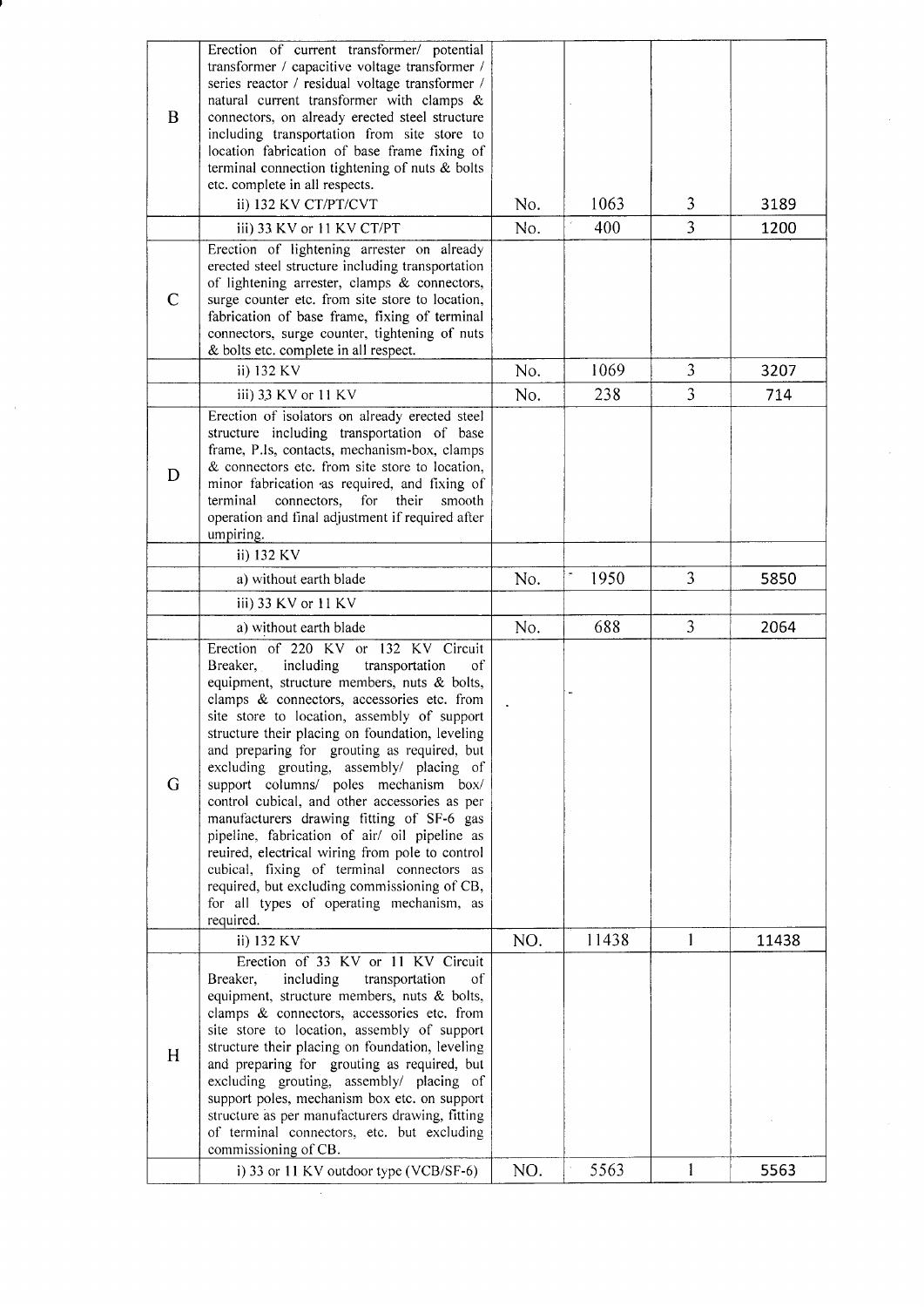| 5J             | Erection of 132 KV Class EHV Transformer                                                            |            |       |      |       |
|----------------|-----------------------------------------------------------------------------------------------------|------------|-------|------|-------|
|                | (Tank already placed on foundation with                                                             |            |       |      |       |
|                | wheels), including transportation of accessories<br>from site store to locations, erection of       |            |       |      |       |
|                | HV, LV, IV & Neutral bushing, Main & OLTC                                                           |            |       |      |       |
|                | conservators, radiators, equalizing pipe line,                                                      |            |       |      |       |
|                | marshaling kiosk etc. as per manufacturer 's                                                        |            |       |      |       |
|                | drawing, preparation of oil, oil filling,                                                           |            |       |      |       |
|                | dehydration of transformers (filter machine                                                         |            |       |      |       |
|                | oil tank & operating staff shall be provided by                                                     |            |       |      |       |
|                | RVPN ), electrical wiring from individual<br>equipment<br>Buchholz<br>e.g.<br>$\mathbf{A}$<br>relay |            |       |      |       |
|                | ,MOLG,OSR,etc.to marshaling kiosk,etc.but                                                           |            |       |      |       |
|                | excluding testing<br>$\boldsymbol{\mathcal{X}}$<br>commissioning of                                 |            |       |      |       |
|                | transformer.                                                                                        |            |       |      |       |
|                | if electricity is available & arranged by                                                           |            | 31625 | 1    |       |
| a              | RVPN without charges:-(a) Transformer<br>received oil filled                                        | <b>NOS</b> |       |      | 31625 |
|                | Erection of Control & Relay Panels complete                                                         |            |       |      |       |
|                | in all respect including transportation from site                                                   |            |       |      |       |
|                | store to control room, placing on foundation/                                                       |            |       |      |       |
|                | cable trench as per layout, interconnection<br>between Control & Relay Panels and with              |            |       |      |       |
| 6              | existing panels, fixing of side/ top cover and                                                      |            |       |      |       |
|                | doors, earthing to existing earth strip in                                                          |            |       |      |       |
|                | control room, connection of bus wiring to                                                           |            |       |      |       |
|                | existing panel and between Control & Relay                                                          |            |       |      |       |
|                | panel as required.                                                                                  |            |       |      |       |
|                | ii) Duplex panel                                                                                    | No.        | 950   | 1    | 950   |
|                | iii) Simplex panel                                                                                  | No.        | 475   | 1    | 475   |
|                | Erection of marshalling kiosk / line matching<br>unit (LMU)/ line matching & distribution unit      |            |       |      |       |
|                | (LMDU) complete in all respect including                                                            |            |       |      |       |
| $\overline{7}$ | transportation from site store to location,                                                         |            |       |      |       |
|                | placing on foundation/ cable trench as per                                                          |            |       |      |       |
|                | layout, preparing                                                                                   |            |       |      |       |
|                | i) 220 or 132 KV Marshalling Kiosk                                                                  | No.        | 281   | 1    | 281   |
|                | ii) 33 or 11 KV Marshalling Kiosk                                                                   | No.        | 144   |      | 144   |
|                | LAYING AND TERMINATION OF                                                                           |            |       |      |       |
|                | <b>CABLES</b>                                                                                       |            |       |      |       |
|                | i) laying of PVC insulated unarmoured                                                               |            |       |      |       |
|                | /armoured control cable of 1.1 KV grade with                                                        |            |       |      |       |
|                | copper conductor in cable trenches as per                                                           |            |       |      |       |
|                | specification<br>required,<br>including<br><b>as</b>                                                |            |       |      |       |
|                | transportaion of cable drums from site store to                                                     |            |       |      |       |
|                | locations, laying in cable trenches, cutting to<br>required length, placing them on cable racks/    |            |       |      |       |
| 10             | cables trays/ cable batten & dressing,                                                              |            |       |      |       |
|                | including removing and re-fixing trench cover                                                       |            |       |      |       |
|                | as required, making necessary connection,                                                           |            |       |      |       |
|                | testing, cable marking on both the terminating                                                      |            |       |      |       |
|                | ends, etc. as required for all sizes from 2cx2.5<br>sq. mm. to 20cx2.5 sq. mm, 4cx4 sq. mm and      |            |       |      |       |
|                | 4cx6 sq. mm.                                                                                        |            |       |      |       |
|                |                                                                                                     |            |       |      |       |
| A              | a) Unarmored control cable                                                                          | Mtr        | 4     | 2800 | 11200 |
|                | <b>TOTAL</b>                                                                                        |            |       |      | 97492 |
|                |                                                                                                     |            |       |      |       |

 $\sim$ 

 $\sim$   $\sim$ 

 $\sim 10^{-1}$ 

 $\hat{\mathbf{r}}$ 

 $\hat{\mathcal{A}}$